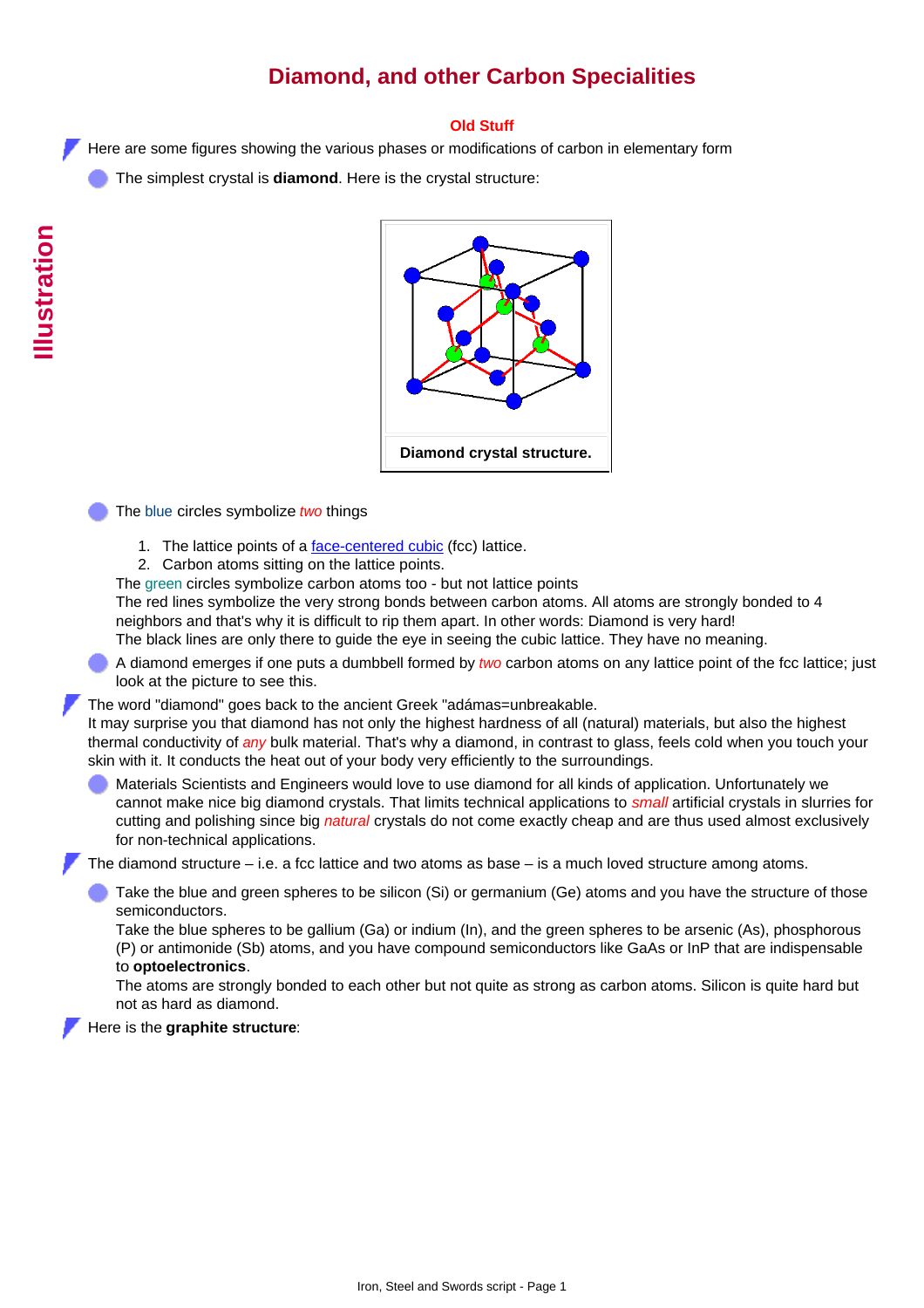

- Blue and green spheres are carbon atoms, the full red lines are strong carbon carbon bonds. The dashes red lines are very weak bonds and that's why it is easy to move one atomic layer relative to another one.
- It is clear that we have a hexagonal lattice here. It is not so clear how the atoms are distributed. You need in fact three carbon atoms per lattice point, and figuring out exactly how everything hangs together is a typical not-soeasy exercise question in lectures.
- Graphite once more got its names from the ancient Greek ("grapho"=to draw, write) in 1789 when it was used in pencils. People, however, called it "lead" even so it has nothing to do with the element lead (Pb) as we know now. People then thought that natural graphite was some lead mineral. In German, a pencil is still called "Bleistift", literally "lead pen".

**[Misc.](http://www.tf.uni-kiel.de/matwis/amat/iss_dec_15_2021/kap_4/advanced/t4_2_1.html) [Link](http://www.tf.uni-kiel.de/matwis/amat/iss_dec_15_2021/kap_4/advanced/t4_2_1.html)**

**Carbon history**

The English word "**pencil**", by the way, has an interesting etymology, too. The word goes back to the late 14th century when it denoted an artists fine brush (of camel hair) and is based on the old French "pincel" (pinceau in modern French), which in turn derives form the Latin "penicillus", literary "little tail", the diminutive of "peniculus"=brush, itself a diminutive of "penis"=yes, also tail.

Knowing that, the good old saying (or wishful thinking of us writers) that "the pen is mightier than the sword" acquires new and interesting meanings, as do statements like: "I still prefer my pencil to a word processor".

More about things like that in the link.

On a more serious note, graphite is an extremely important High-Tech material for various reasons. Graphite electrodes, for example, can take the heat and are absolutely indispensable for "smelting" and processing silicon and many other elements.

## **New Stuff**

Carbon keeps exciting scientists because new "phases" (in quotation marks because for purists those modifications are not true phases) are coming up almost routinely by now. The most important ones are shown below:

**Buckminster-Fulleren**, named after **Richard Buckminster Fuller**. He did not discover that carbon "molecule" but was famous for his geodesic dome structures that looked like this kind of carbon. "**Bucky balls**" were actually predicted in 1970 by the Japanese chemist **Eiji Osawa** based on theoretical calculations. He published in Japanese and was thus ignored. Some American guys who published about that 15 years later were not ignored and got the Nobel prize; Osawa didn't.

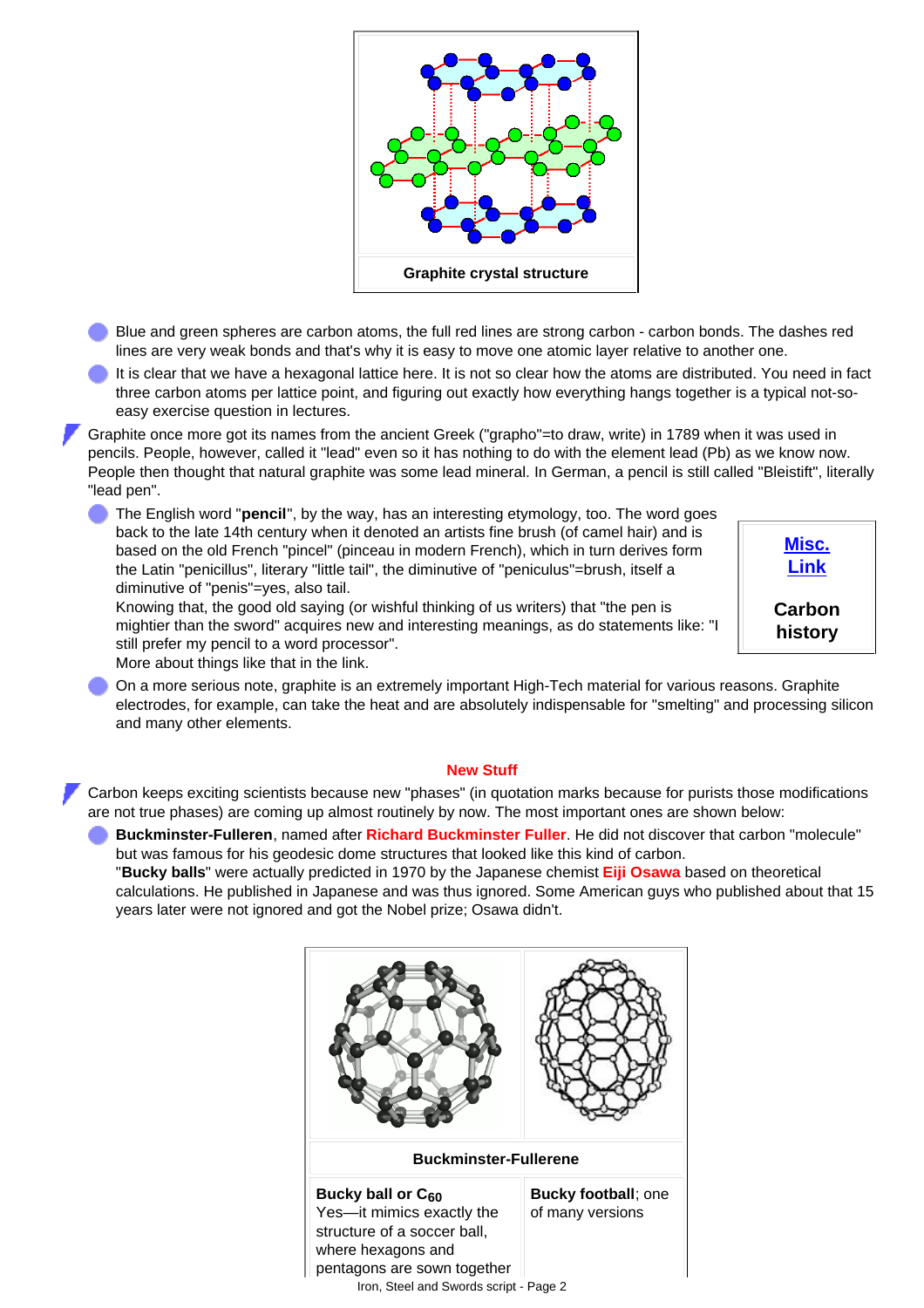Bucky balls caused a tremendous excitement in the 80ties; they were supposed to be good for a great many applications. When extensive research and development failed to bring bucky balls to a point where one could make serious money by selling a product and not just by writing proposals, the "new carbon modification" field of research would have dwindled into insignificance, except:

#### **Carbon nanotubes** (*CNT*) were discovered.

The discovery of hollow, nanometer-size tubes composed of graphitic carbon is usually credited to **Sumio Iijima** of NEC in 1991.

However, already in 1952, L. V. Radushkevich and V. M. Lukyanovich published clear images of 50 nanometer diameter tubes made of carbon in the Soviet Journal of Physical Chemistry. They wrote in Russian and were evil communists; it goes without saying that their discovery was ignored in the West.

As it turns out, some carbon nanotubes are always around in all kinds of stuff that contains carbon (including wootz steel swords). I bet you will find some in the black stuff that is almost impossible to get out of your oven. You cannot find carbon nanotubes, however, if you can't see them. So the official ["discovery](http://www.tf.uni-kiel.de/matwis/amat/iss_dec_15_2021/kap_7/advanced/t7_1_1.html)" had to wait until powerful [transmission electron microscopes](http://www.tf.uni-kiel.de/matwis/amat/iss_dec_15_2021/kap_4/illustr/s4_1_1c.html) emerged.



It's not too difficult to calculate the different electrical properties and the superior mechanical properties of CNT's. If you take them to be a (nano) rope, they are much "tougher" than anything else otherwise known. In other words, they can bear much larger weights than a rope of the *same diameter* made from other material, e.g. highstrength steel.

That's nice but not of much technical value because even on an extremely strong *nano*rope you still can only hang *nano*weights. Nobody has quite figured out yet how to make *macro* ropes or other useful things out of CNT's.

When extensive research and development failed to bring CNT's to a point where one could make serious money by selling a product and not just by writing proposals, this "new carbon modification" field of research would have dwindled into insignificance, except:

### **Graphene** was discovered.

Graphene is a flat but slightly undulating monolayer of carbon atoms tightly packed into a honeycomb lattice, see below. The Nobel Prize in Physics for 2010 was awarded to **Andre Geim** and **Konstantin Novoselov** who made the stuff in 2004 by exfoliating it from a graphite crystal with Scotch tape. Never before was a Noble prize won by such a simple experiment.

Here is a schematic figure of what it looks like: